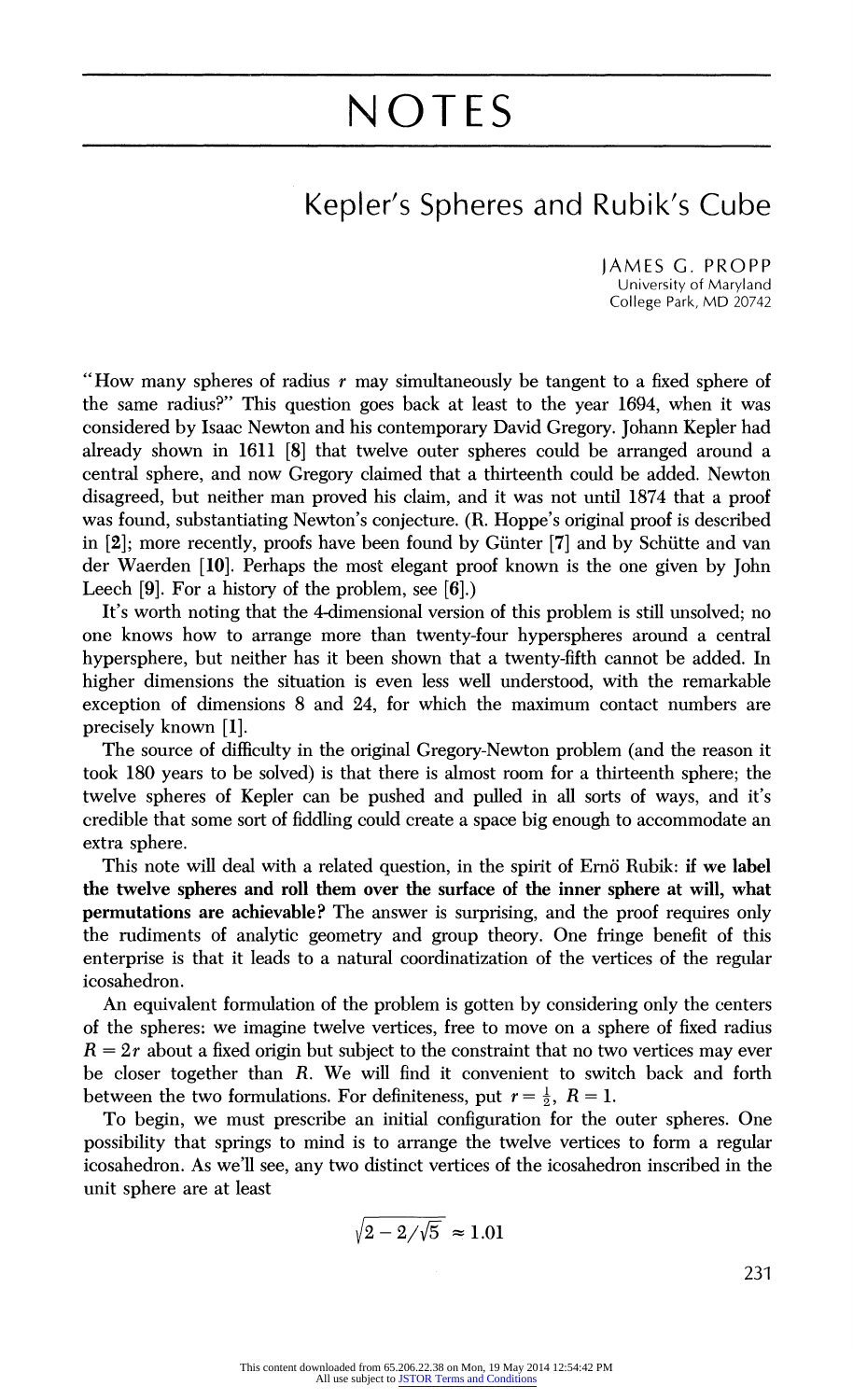units apart, so not only is this configuration possible, but no two of the outer spheres touch (see FIGURE 1). It is clear that any rigid motion of the icosahedron about its center can be achieved by a joint motion of the spheres; and so, since the rotational symmetries of the icosahedron comprise the alternating group  $A_5$  [5, pp. 49-50], the number of icosahedral arrangements of the spheres accessible from this starting configuration is at least  $|A_5| = 60$ .



But there is another way of placing the twelve spheres around one, and moreover, this arrangement extends to a sphere-packing of three-space. Let the lattice  $\Lambda$  consist of all points  $\left(\frac{a}{\sqrt{2}}, \frac{b}{\sqrt{2}}, \frac{c}{\sqrt{2}}\right)$  with a, b, c integers and  $a + b + c$  even. Then no two points of  $\Lambda$  are closer than 1, and so the points of  $\Lambda$  may serve as the centers of non-overlapping spheres of radius  $\frac{1}{2}$  (see FIGURE 2). This is the *cubic close-packing* discovered by Kepler. Each vertex has twelve nearest neighbors, and in particular the

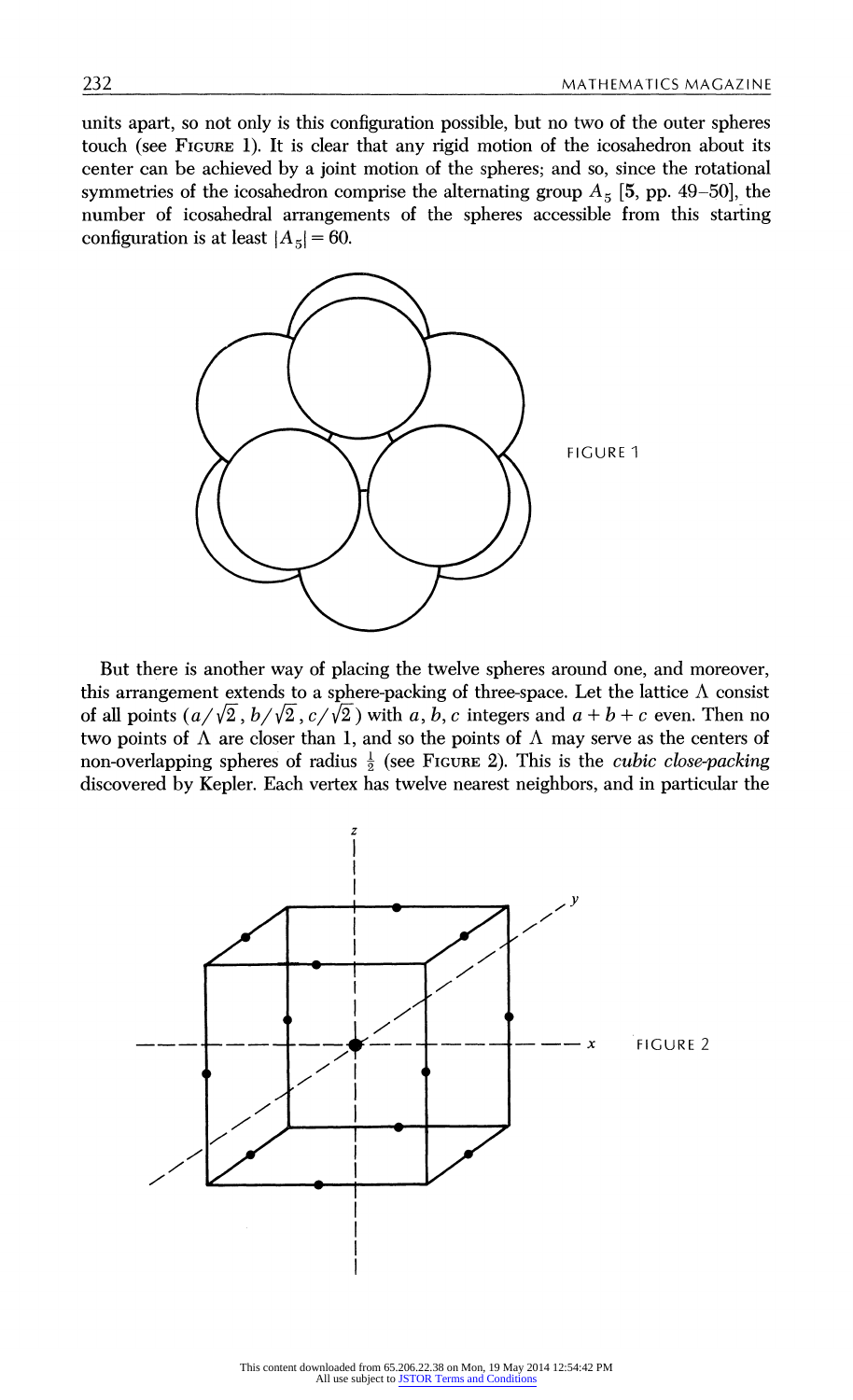neighbors of  $(0, 0, 0)$  are

$$
(\pm 1/\sqrt{2}, \pm 1/\sqrt{2}, 0)
$$
  

$$
(\pm 1/\sqrt{2}, 0, \pm 1/\sqrt{2})
$$
  

$$
(0, \pm 1/\sqrt{2}, \pm 1/\sqrt{2}).
$$

These vertices form a *cuboctahedron* (see FIGURE 3(a)). Its rotational symmetry group, like that of the cube and the octahedron, is  $S_4$ ; one may concretely picture the  $S_4$  action as permuting the four pairs of antipodal triangular faces. Hence at least  $|S_4| = 24$  cuboctahedral arrangements are accessible from the initial position. The  $S_4$ action on the vertices, like the  $A_5$  action, performs only even permutations on the twelve vertices/spheres.



Now comes a pleasant surprise: the two arrangements of the twelve spheres (icosahedral and cuboctahedral) may be deformed into one another! This means that in our Rubik-like manipulations, we can avail ourselves of both the  $A_5$  and  $S_4$ symmetries.

To deform the cuboctahedron into the icosahedron, move each point along a great circle (as indicated in FIGURE 3(a) for selected points) so that each square face of the cuboctahedron becomes a pair of triangular faces of the icosahedron. For instance, the points

$$
A=\left(-\sqrt{\tfrac{1}{2}}\ , 0,\sqrt{\tfrac{1}{2}}\,\right)
$$

and

$$
C = \left(\sqrt{\frac{1}{2}}, 0, \sqrt{\frac{1}{2}}\right)
$$

both move toward  $(0, 0, 1)$ , while the point

$$
B=\left(0,~-\sqrt{\tfrac{1}{2}}~, \sqrt{\tfrac{1}{2}}~\right)
$$

moves toward  $(0, -1, 0)$ . (This is a variation on the construction given in [5, pp.  $51-53$ .) We may parametrize this joint motion with a variable t, whose initial value is  $\pi/4$ :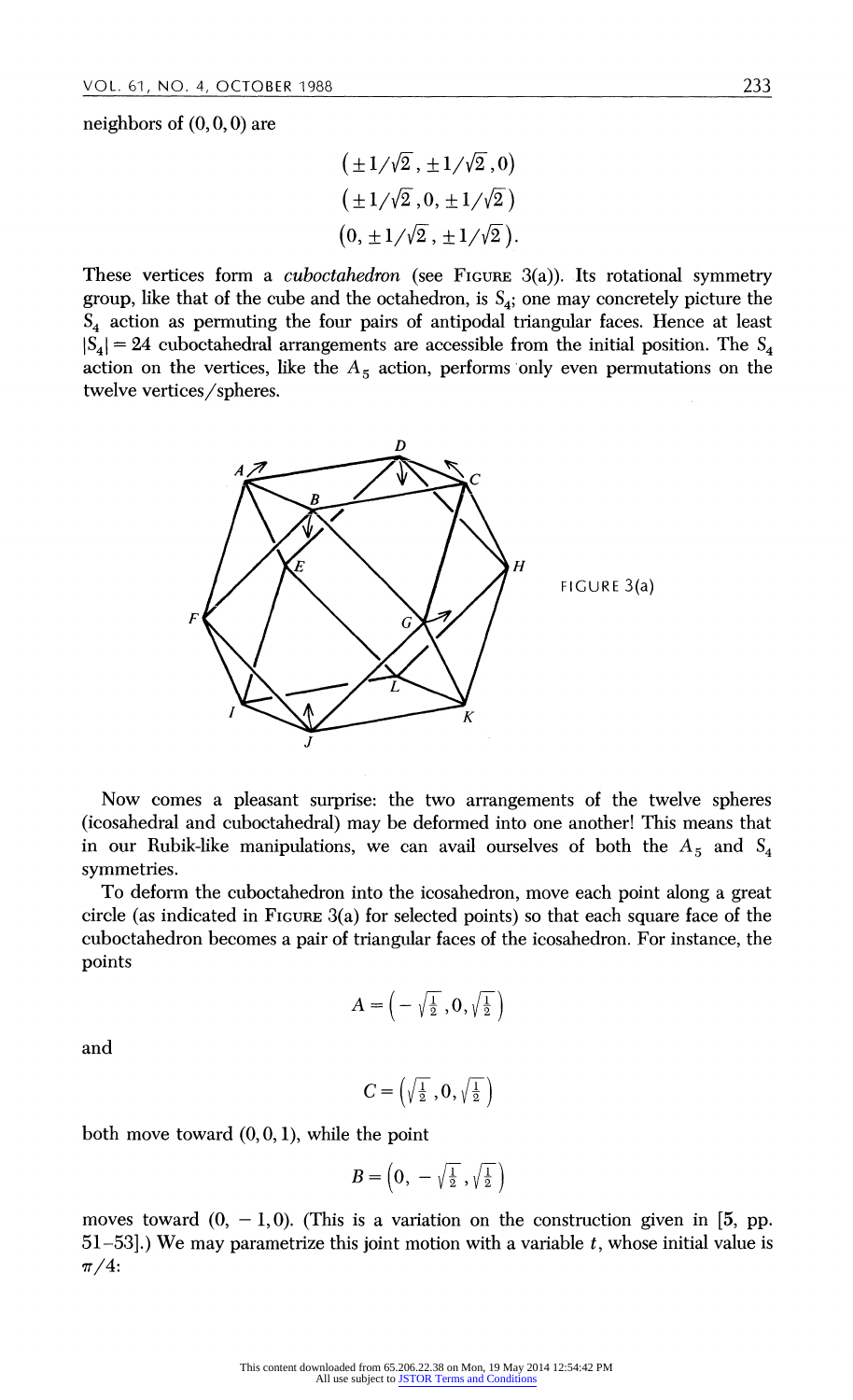$$
A(t) = (-\cos t, 0, \sin t)
$$
  
\n
$$
B(t) = (0, -\sin t, \cos t)
$$
  
\n
$$
C(t) = (\cos t, 0, \sin t)
$$

and so on. The distance between  $A(t)$  and  $B(t)$  is

$$
\sqrt{\cos^2 t + \sin^2 t + (\sin t - \cos t)^2} = \sqrt{2 - \sin 2t},
$$

which increases from 1 to  $\sqrt{2}$  as t runs from  $\pi/4$  to  $\pi/2$ . The distance between  $A(t)$ and  $C(t)$  is

 $2 \cos t$ ,

which decreases from  $\sqrt{2}$  to 0 as t approaches  $\pi/2$ . Let us intervene and stop the process when the lengths of  $\overline{AB}$  and  $\overline{AC}$  are equal, which occurs at some unique time  $t = \theta$ , and write  $A' = A(\theta), B' = B(\theta)$ , etc. The symmetry of the procedure now guarantees that  $B'C' = A'B' = B'F' = F'A'$ , so that triangles  $A'B'C'$  and  $A'B'F'$  are congruent equilateral triangles. In fact, the vertices  $A', \ldots, L'$  form twenty such triangles on the sphere of radius  $R$ , and this implies that they are arranged icosahedrally, with labelings as shown in FIGURE 3(b).



(By equating

$$
(A'B')^2 = 2 - \sin 2\theta
$$

and

$$
(A'C')^2 = 4\cos^2\theta = 2 + 2\cos 2\theta
$$

one obtains

$$
\cos 2\theta = \frac{-1}{\sqrt{5}} \text{ and } \sin 2\theta = \frac{2}{\sqrt{5}},
$$

so that the common length of the segments is

$$
\sqrt{2-2/\sqrt{5}}\;.
$$

This is the side-length of an icosahedron of circumradius 1. Also, the distance between A' and I' is  $2 \sin \theta$ , whose ratio to  $A'C' = A'B' = 2 \cos \theta$  is tan  $\theta$ ; this may easily be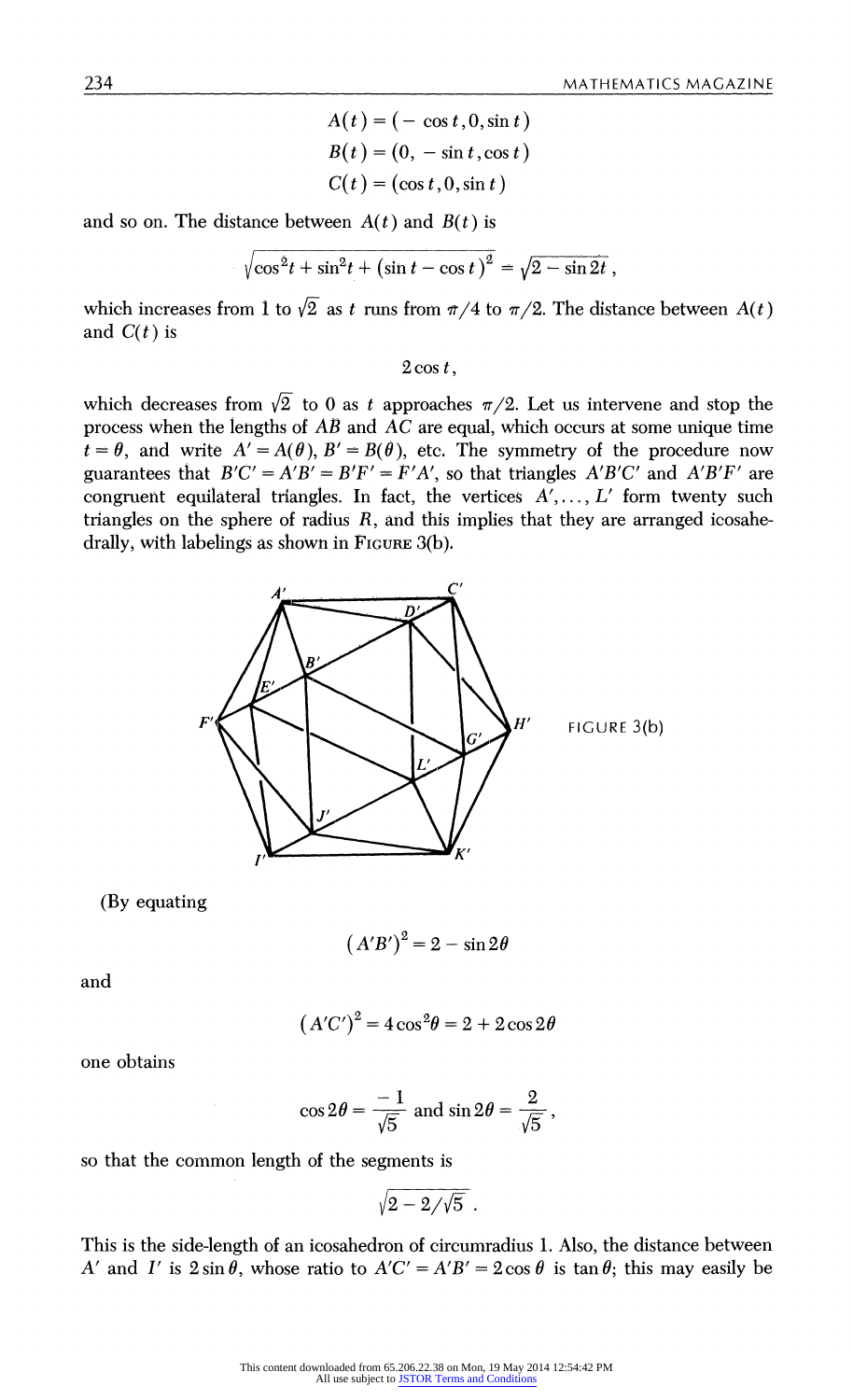shown to equal the golden ratio  $(1 + \sqrt{5})/2$ . Hence A'I'K'C' is a golden rectangle, as is any rectangle formed by two diagonals of the icosahedron.)

Since it does not matter whether our initial configuration is icosahedral or cuboctahedral, we may as well assume the latter. Let  $G$  be the group of permutations of the twelve spheres that can be achieved by the operations of rotating the cuboctahedron, switching between cuboctahedral and icosahedral formation, and rotating the icosahedron, in all combinations. (We don't claim that G contains all the achievable permutations.) Note that points which were antipodal at the start remain antipodal throughout. Also note that since G contains copies of both  $S_4$  and  $A_5$ , its order is at least 120.

If we rotate the labeled icosahedron of FIGURE 3(b) by 72 degrees clockwise about its axis  $A'K'$ , the points are permuted by

$$
(A')(B'C'D'E'F')(G'H'L'I'J')(K')
$$

which corresponds to the permutation

$$
\gamma = (A)(BCDEF)(GHLIJ)(K)
$$

of the vertices of the cuboctahedron. On the other hand, if we rotate the cuboctahedron by 90 degrees clockwise about the vertical axis, the points are permuted by

$$
\alpha = (ABCD)(EFGH)(IJKL).
$$

Since each of these permutations belongs to G, so does their product

$$
\alpha \gamma = (ABDFC)(EG)(HIKLI).
$$

But  $(\alpha \gamma)^5$  = the two-cycle (*EG*). Hence, in general, any two antipodal points may be exchanged without affecting the final position of the other ten.

The preceding observation tells us that the group  $G$  is a wreath product of the form  $2<sup>6</sup>$ . H, where H is a group acting on *pairs* of antipodal points. (For an explanation of this notation, see [3].) That is, every element of  $G$  is uniquely determined by its action on the six principal diagonals of the polyhedron, with a choice of orientation; if you like, think of H as a permutation group acting on six coins, and  $2<sup>6</sup>$ . H as the set of actions one gets by allowing not only permutations taken from  $H$  but also arbitrary flips. Let A, B, etc., denote the diagonals AK, BL, etc. Then the image of  $\gamma$  under the natural homomorphism from  $G$  to  $H$  is

$$
\bar{\gamma} = (\bar{A})(\bar{B}\bar{C}\bar{D}\bar{E}\bar{F}),
$$

and similarly, the image of  $\alpha$  is

$$
\overline{\alpha} = (\overline{A}\ \overline{B}\ \overline{C}\ \overline{D})(\overline{E}\ \overline{F}).
$$

To find generators of the group H, we need to know the generators of G.  $\alpha$  and  $\gamma$ aren't enough, but we'll only need one more. The  $S_4$  subgroup of G is generated by

$$
\alpha = (ABCD)(EFGH)(IJKL)
$$

(90 degree rotation about the axis through face  $ABCD$ ) and

$$
\beta = (ABF)(CJE)(DGI)(HKL)
$$

(120 degree rotation about the axis through face ABF), while the  $A_5$  subgroup is generated by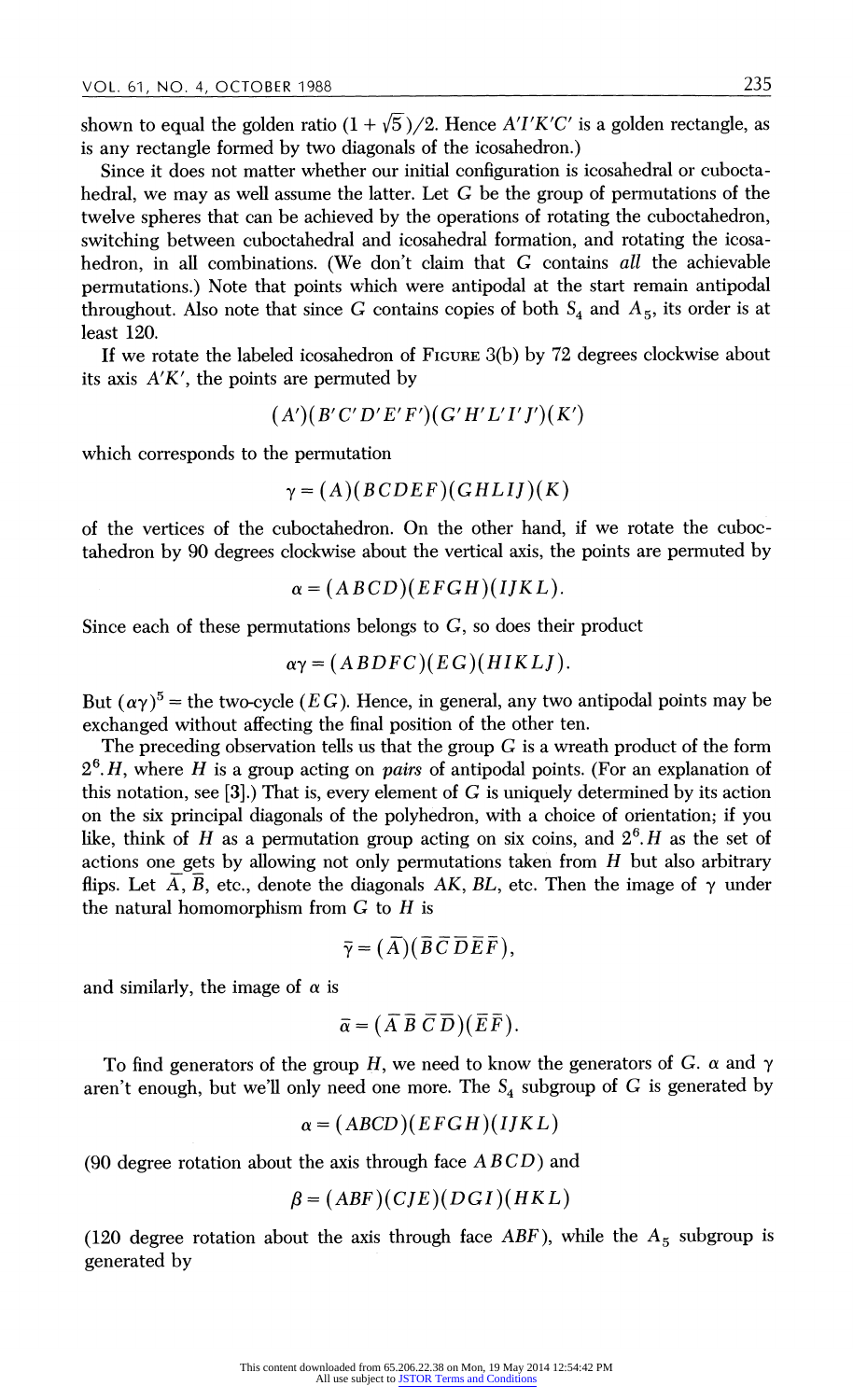$$
\gamma = (A)(BCDEF)(GHLIJ)(K)
$$

(72 degree rotation about axis  $A'K'$ ) and

$$
\delta = (ABF)(CJE)(DGI)(HKL) = \beta
$$

(120 degree rotation about the axis through face  $A'B'F'$ ). The images of those elements in  $H$  are

$$
\overline{\alpha} = (\overline{A} \ \overline{B} \ \overline{C} \ \overline{D})(\overline{E} \ \overline{F}) \n\overline{\beta} = (\overline{A} \ \overline{B} \ \overline{F})(\overline{C} \ \overline{D} \ \overline{E}) \n\overline{\gamma} = (\overline{A})(\overline{B} \ \overline{C} \ \overline{D} \ \overline{E} \ \overline{F})
$$

and they must generate H.

Since all three permutations are even,  $H$  must be a subgroup of the alternating group  $A_6$ , and in fact H is  $A_6$  itself. We prove this by successively examining stabilizer subgroups:

1. The action of H on  $\overline{A}$ ,  $\overline{B}$ ,  $\overline{C}$ ,  $\overline{D}$ ,  $\overline{E}$ ,  $\overline{F}$  is clearly transitive, so all of its 1-point stabilizer subgroups are isomorphic, and have order  $|H|/6$ .

2.  $\bar{\gamma}$  (which belongs to the stabilizer of A) acts transitively on  $\bar{B}$ ,  $\bar{C}$ ,  $\bar{D}$ ,  $\bar{E}$ ,  $\bar{F}$ , so that all 2-point stabilizer subgroups are isomorphic, and have order  $|H|/6 \cdot 5$ .

3. Since

$$
\overline{\alpha}^2 = (\overline{A}\,\overline{C})(\overline{B}\,\overline{D})(\overline{E})(\overline{F})
$$

and

$$
\overline{\beta}\overline{\alpha}\overline{\beta}=(\overline{A}\ \overline{D})(\overline{B}\ \overline{C})(\overline{E})(\overline{F})
$$

(which belong to the stabilizer of  $\overline{E}$ ,  $\overline{F}$ ) generate a transitive action on  $\overline{A}$ ,  $\overline{B}$ ,  $\overline{C}$ ,  $\overline{D}$ , all the 3-point stabilizer subgroups of H are isomorphic, and have order  $|H|/6 \cdot 5 \cdot 4$ .

4. But since

$$
\overline{\alpha}\overline{\gamma}^{-1}=(\overline{A}\ \overline{B}\ \overline{E})(\overline{C})(\overline{D})(\overline{F})
$$

belongs to the stabilizer of  $\overline{C}$ ,  $\overline{D}$ ,  $\overline{F}$ , this 3-point stabilizer must contain the cyclic group  $A_3$ . In fact, it must be  $A_3$  itself  $(S_3$  is impossible, since  $\overline{\alpha}, \overline{\beta}, \overline{\gamma}$  are all even). Hence  $|H|/6 \cdot 5 \cdot 4 = 3$ , so that  $|H| = 360$  and  $H = A_6$ , as claimed.

We have now shown that the  $S_4$  and  $A_5$  symmetry groups (of the cuboctahedron and icosahedron, respectively) combine to give a group  $G = 2^6$ . A<sub>6</sub> of order  $2^6 \cdot (6!/2)$  $=23,040$ . But might there be even more feasible permutations of the twelve spheres?

Here's an idea, inspired by the twisting operation one performs on a Rubik's cube. Perhaps one can pull six of the spheres tightly to one side (or "hemisphere") of the central sphere, and six to the other side, in such a way that the two groups can be twisted past one another. Specifically, we arrange two of the twelve spheres antipodally, and around each we cluster five spheres as snugly as possible, forming two "caps" (top view shown in FIGURE  $4(a)$ ). The question is, can the caps be twisted past each other?

This is equivalent to asking whether the sphere in the middle of such a cap (at the " north pole", as it were) can simultaneously touch all five surrounding spheres. For, if such perfectly snug caps are possible, then six spheres can be restricted to the northern hemisphere, and the five that border on the "equator" will graze but not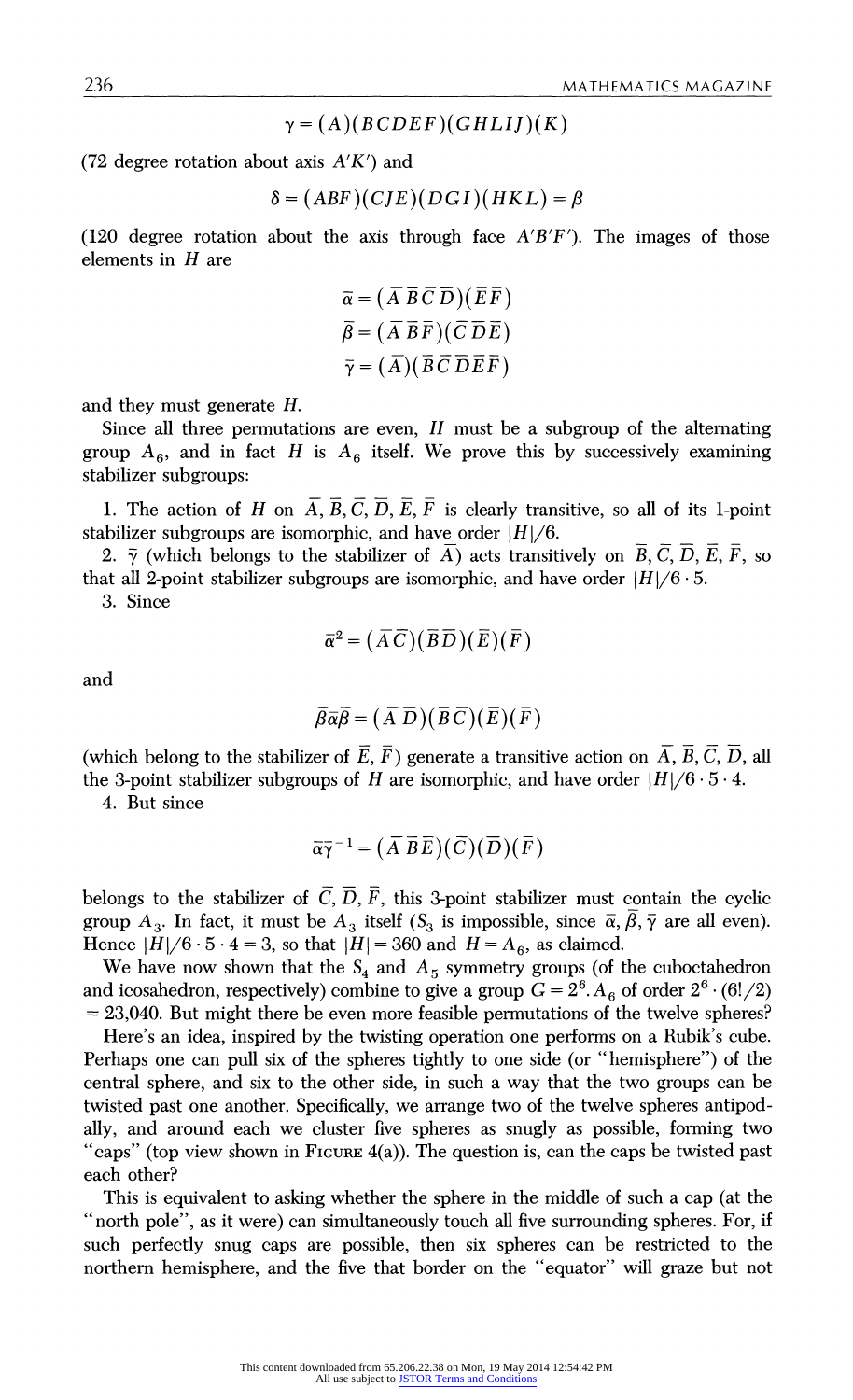block the other six spheres, which are all restricted to the southern hemisphere (see FIGURE  $4(b)$ ). So now we need only check whether five points, all with latitude 30 degrees North on a sphere of radius  $R = 1$ , can all be at least distance 1 from each other. (Or equivalently: Can five non-overlapping regular tetrahedra share an edge? To see the connection, let the common edge be the segment joining the origin to the north pole.)



But this is simple trigonometry: A regular pentagon inscribed in a circle of radius 1 has side

$$
\sqrt{2 - 2\cos\frac{2\pi}{5}} = \sqrt{\frac{5 - \sqrt{5}}{2}} ,
$$

so one inscribed in a latitude circle of radius  $\sqrt{3}/2$  has side

$$
\sqrt{\frac{5-\sqrt{5}}{2}} \frac{\sqrt{3}}{2} \approx 1.02.
$$

This is just barely bigger than 1, but it's enough to ensure that the caps can indeed be made snug and then twisted past each other.

The "twisting") move we have described is a 5-cycle that may be performed on any 5 vertices of the icosahedron that form a regular pentagon. Since such permutations are even, the group they generate must lie in  $A_{12}$ . To see what this group is, consider the situation shown in FIGURE 5(a), with two pentagons intersecting in two points. Let

$$
\alpha = (ABGHD)
$$

and

$$
\beta = (BFIKG).
$$

Then

$$
\alpha^{-1}\beta^{-1}\alpha\beta = (AB)(GK).
$$

By conjugating this permutation through elements of the 2-point stabilizer of  $A, B$ , one may show that every permutation  $(AB)(XY)$  (with X,  $Y \neq A, B$ ) can be achieved. (Look at FIGURE 5(b). Take a pencil and mark those edges to which edge GK can be moved by rotating a pentagon that doesn't contain A or  $B_i$ ; it will be seen that all edges XY not involving A and B eventually get marked, and the moves that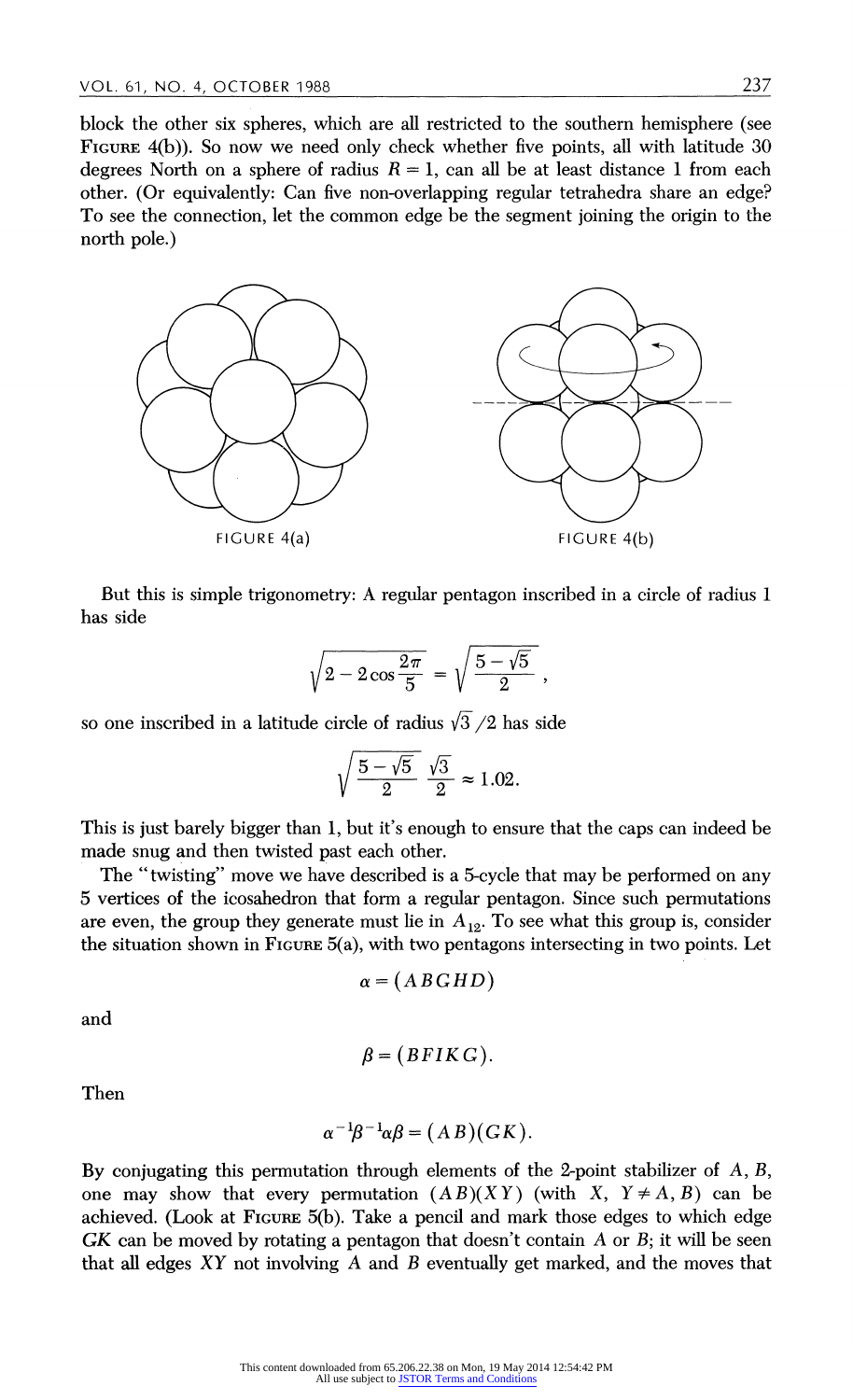

carry edge GK to the respective edges  $XY$  give precisely the conjugations we need to obtain all permutations of the form  $(AB)(XY)$ .) The same sort of argument now shows that in fact any permutation of the shape  $(VW)(XY)$  can be achieved. Since  $A_{12}$  is simple, the normal subgroup generated by these pairs of transpositions must be  $A_{12}$  itself. Hence, the twisting moves allow any even permutation on the twelve spheres to be performed.

What happens if we now allow both the cuboctahedron-to-icosahedron maneuver and the twist operation? Recall that the group  $G = 2<sup>6</sup>H$  contains two-cycles that exchange antipodes. Even one such two cycle, if adjoined to the group  $A_{12}$ , suffices to generate the full symmetric group  $S_{12}$ . (Alternatively, one can regard G as primary, and adjoin to it a few 5-cycles so that every pair of spheres can be made antipodal; for we already know how to exchange antipodes at will.) In either case, we see that every permutation of the twelve spheres is feasible, and the "Rubik group" of Kepler's spheres is  $S_{12}$ .

Some concluding remarks:

1. It may interest the reader to know that a related problem leads not to  $S_{12}$  but to the Mathieu group  $M_{12}$ , one of the sporadic finite simple groups; see [4].

2. There are many more possible arrangements of the twelve spheres than the cuboctahedral and icosahedral formations, yet the theorem proved above says nothing about twelve-spheres-around-one in general position. It seems likely that every position can be reached from every other; to prove this, it would suffice to show that every configuration can be "tidied" into icosahedral formation. Perhaps some reader will be able to find a proof.